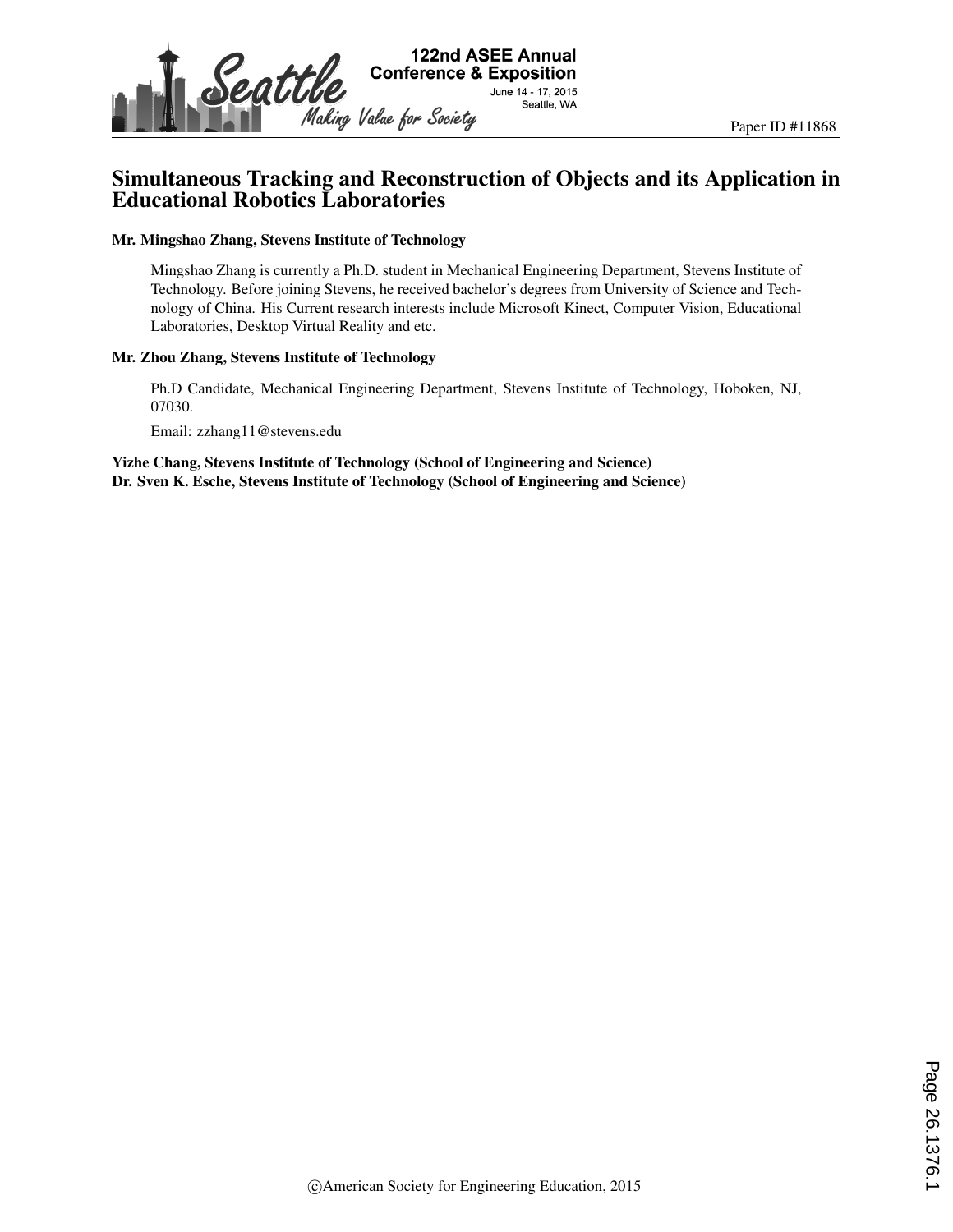# **Simultaneous Tracking and Reconstruction (STAR) of Objects and its Application in Educational Robotics Laboratories**

Mingshao Zhang, Zhou Zhang, Yizhe Chang, Sven K. Esche & Constantin Chassapis Stevens Institute of Technology, Hoboken, New Jersey, USA

#### **Abstract**

Many educational and industrial applications that involve robots require knowing the location information for the robots. This necessitates both the ability to localize the robots globally in the absence of any prior data as well as to track the robots' current positions once their initial locations are known. Various approaches have been used to solve these problems, such as encoders, inertial navigation, range sensing and vision-based techniques. Among those state-of-the-art robot localization methods, vision-based techniques are considered as some of the most effective approaches, and they can be enhanced significantly by obtaining additional supporting information from signal processing techniques and related algorithm developments. However, many challenges associated with the use of vision-based robot tracking systems in uncontrolled environments remain. For example, hardware components of visual odometry systems tend to be expensive and difficult to implement; choosing the most suitable algorithms and analysis methods is not straightforward and those algorithms are considered to be computationally expensive.

In this paper, a visual odometry system implemented using a low-cost user-friendly 3-D scanner (the Microsoft Kinect) is presented. A traditional approach for robot tracking based on object recognition was applied, which includes building an object database, followed by extracting, describing and matching keypoints between the database and the scene. The advantages and disadvantages of using the Kinect in this approach were studied. Then, a technique for the simultaneous tracking and reconstruction (STAR) of objects was developed and tested. This technique was inspired by the simultaneous localization and mapping (SLAM) approach, and it was implemented using the Kinect and an iRobot Create platform. The prototype implementation shows that this STAR technique is feasible and suitable to be used in educational robotics laboratories. This technique also has multiple advantages compared to traditional educational laboratories, such as lower cost, more straightforward setup and less required preparation work by the laboratory instructor.

#### **1. Introduction**

Interest in robotics has increased tremendously over the past decade. Along with the rapid expansion of the commercial robotics market, robotics has also entered engineering curricula at all levels. The way robotics is currently introduced in educational applications is narrow. Most of the applications of robotics technology in education have mainly focused on facilitating the teaching of subjects that are closely related to robot design, robot programming, mechatronics and industrial robot applications. Only a small number of reported cases indicated the usage of robotic techniques in other forms, which are believed to have the potential to engage young people with a wider range of interest. These activities use robotics as a way to tell a story (e.g. mechanical puppet show [1]) or in connection with other disciplines and interest areas, such as music and arts [1].

Studies have shown that it is feasible to use robotics for teaching or developing skills in areas both closely and not so closely related to the field of robotics [2]. The empirical evidence to support the effectiveness of educational robotics is still limited. However, it is believed that educational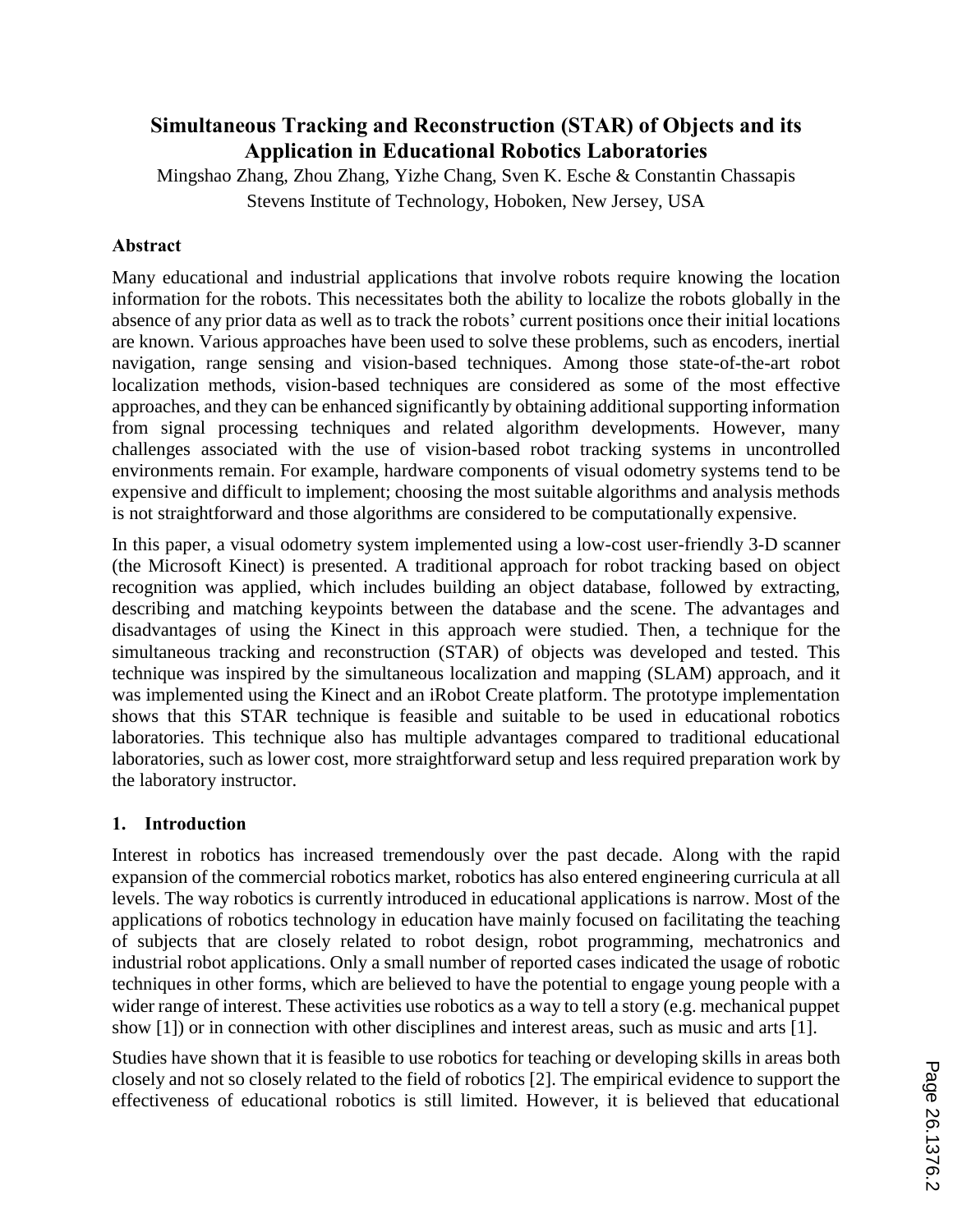robotics has enormous potential as a learning tool. The focus of the work presented here is on developing educational applications of robotics. For example, robotics represents an interesting practical application of fundamental engineering knowledge areas such as geometry [3], Newton's laws of motion [4] and kinematics [3]. Thus, teaching robotics can contribute to developing and improving the students' skills in problem solving, logic and scientific inquiry as well as to teaching the related basic knowledge.

### **2. Background**

### **2.1. Traditional Implementation of Educational Robotic**

There is an extensive list of educational initiatives that use robotic technologies as pedagogical tools. However, the way robotics is currently introduced in educational applications is unnecessarily narrow. Most of these initiatives are oriented toward teaching subjects directly related to the robotics field. Furthermore, it is difficult to keep the complexity and cost of robotic devices to a manageable level for a regular size class.

There are many challenges that need to be tackled to successfully build an educational robotics laboratory, related to both hardware and software. In this work, robot localization was chosen as the challenge since it is needed in many robotics applications. For example, robot programming experiments require the location information of the robots as feedback to the control program. It is desirable for tracking systems to be able to localize the robots globally in the absence of any prior data as well as to track the robots' current positions once their initial locations are known.

### **2.2. State of the Art in Robot Localization**

Mobile robot localization, which is the process of determining and tracking the robot's location and orientation relative to its environment, has received considerable attention over the past few years. Judged by the hardware utilized in robot tracking systems, the most commonly deployed state-of-the-art robot localization techniques can be divided into four classes.

- 1. Dead reckoning: Encoders are used to calculate translational movements from rotational measurements based on integration. This class is theoretically simple and easy to be integrated into mobile robots. However, it is considered noisy and less robust than other classes [5].
- 2. Inertial navigation systems: Inertial sensors, accelerometers and detectors for electromagnetic fields and gravity are used to calculate motions based on integration. This class can lead to error accumulation, especially when drift-prune sensors are used [6].
- 3. Ranging: Laser, infrared, acoustic or radio signals are used to measure distance. This class tends to be unreliable in highly dynamic environments, limited in range and tends to be expensive [7].
- 4. Visual odometry: Single-camera, stereo-vision or even omni-directional imaging is used to determine the position and orientation of a robot. This class is considered to be computationally expensive. However, it has become a popular research topic lately. It can be improved significantly by embedding signal processing techniques and adopting new computer-vision algorithm developments [8].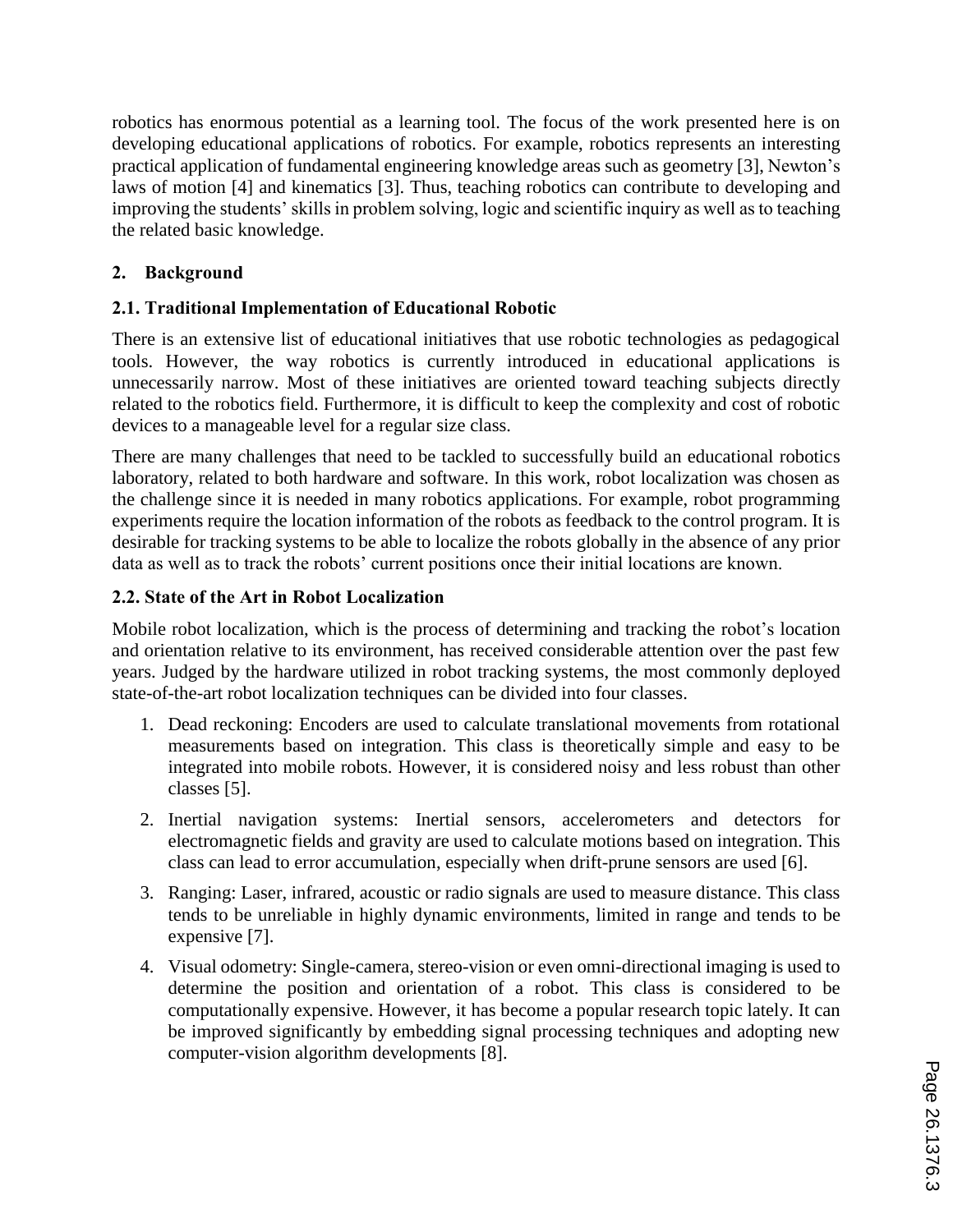### **2.3. Vision-based Methods and Benefits of using 3-D Scanners**

There are three broad groups of indoor robot localization systems: map-based localization, map-building-based localization and mapless localization [9]. The first kind of system operates on user-created geometric models or topological maps, while the second kind uses sensors to construct its own maps and then uses these maps for localization. Mapless tracking systems recognize objects and calculate their motions based on visual observations, which suits our purpose (i.e. building easy-to-use educational laboratories) better than the first two categories.

In order to build a simple system and render it easy to operate even for inexperienced users, a single camera or groups of cameras fixed in the environment and a robot without additional sensors attached to it were chosen here as experimental setup. The robot motions are determined by observing and extracting relevant information about the elements in the environment (i.e., walls, objects such as desks, chairs, etc. and the robot itself). Using a 3-D scanner (e.g., the Microsoft Kinect) instead of stereo vision cameras can further simply the hardware setup because of the depth information it provides [10,11]. If appropriately placed in the environment, a single 3-D scanner could be enough to capture the entire motion of the robot.

#### **3. Recognition-based Object Tracking**

#### **3.1. Overview of Recognition-based Tracking Methods**

Of the techniques that have been tried for mapless tracking, the prominent ones include optical flow based methods [12] and object recognition [13]. The optical flow based methods first extract moving objects by using motion detection between frames, then they determine feature points on the surface of the objects, and finally they match the corresponding feature points between frames to estimate the object motion. Therefore, objects can be tracked without any prior information or constraints with respect to camera position or object motion. However, different implementations of optical flow based methods can cause different errors, such as induced noise when the illumination changes, failure to tack large motions, and accumulation of computational errors [14].

Localization by using object recognition techniques is promising because it uses natural visual features that can be extracted from the target objects [15]. The object recognition problem can be defined as a labeling problem based on models of known objects. Thus, the information of the object models must be available a priori, and the model database becomes an essential part of an object recognition system. A typical object recognition process includes building the model database, detecting the feature points on both the models in the database and those in the scene, finding corresponding feature points and verifying the result.

### **3.2. Background of 3-D Object Reconstruction**

Geometry reconstruction is a well-studied research area in computer graphics and computer vision and extensive literature on this topic has been published. Examples include the digital Michelangelo project that used tracked 3-D scanners to digitize large statues [ 16 ], the viewpoint-based approach of 3-D shape reconstruction using video sequences [17], dense 3-D reconstruction from unregistered Internet-scale photo collections using appearance-based clustering techniques [18], surface reconstruction from unorganized 3-D points by solving a spatial Poisson problem [19], and environment and object virtualization using a single 3-D scanner [20,21].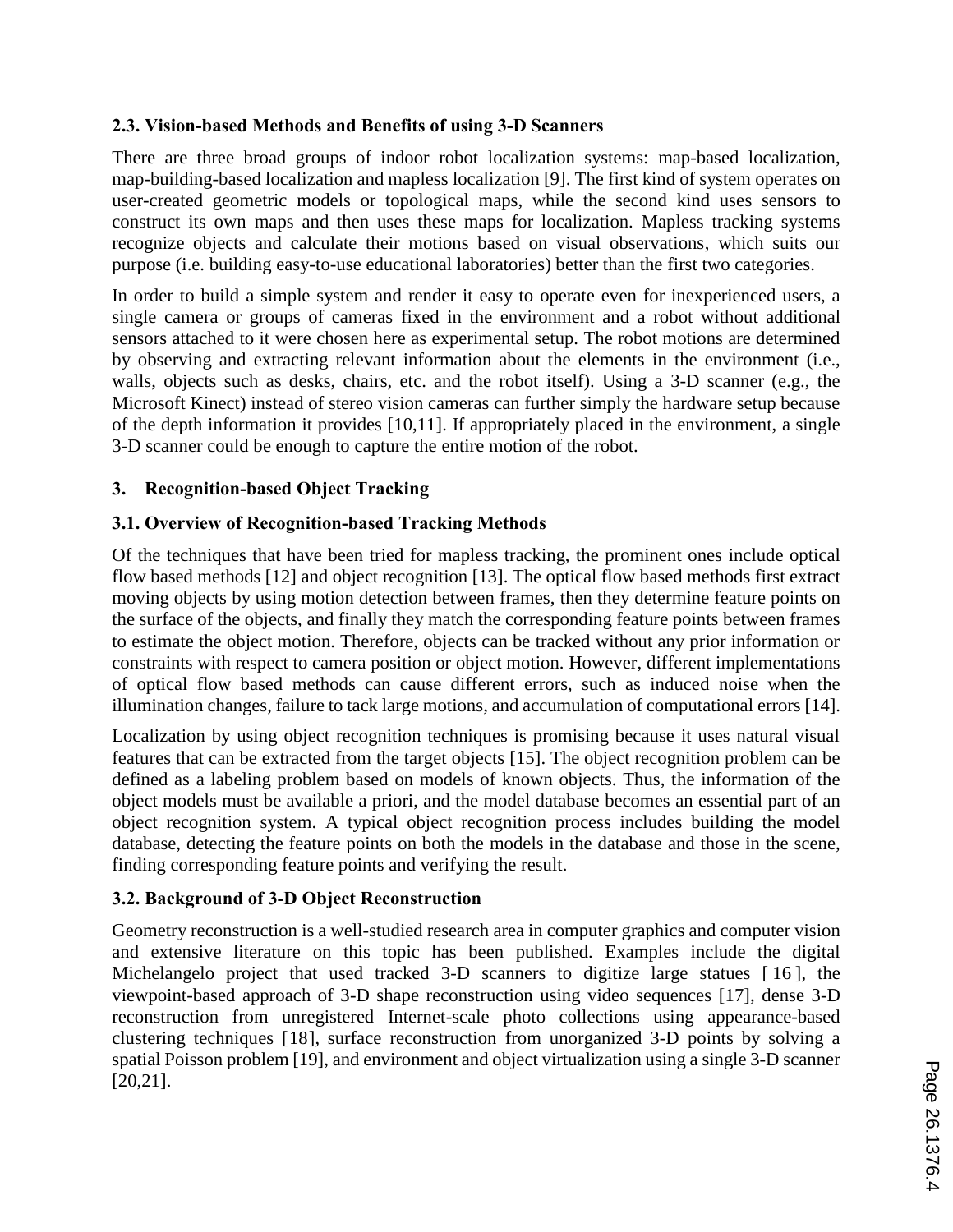There is a body of research focusing on object scanning, and those techniques have been proven to be suitable for building the datasets of 3-D models of objects. One of the first real-time reconstruction methods for small models was developed using a frame-to-frame iterative closest point (ICP) implementation [22]. Since the introduction of depth cameras, a large number of real-time 3-D reconstruction related applications have been reported, including a scanning system using a fixed time-of-flight (ToF) camera to track moving objects [23] and a moving handheld ToF object scanner [24].

In the project described here, an iRobot Create platform [25] was chosen for the prototype implementation, which consists of a Create and a laptop. The user programs the path of the Create using the laptop, and a recognition-based tracking technique was employed to record the actual path of this Create. In order to recognize the Create using the Kinect, a model representing it must be present in the object database. In the work presented here, a software project named KinectFusion [26] was used to generate 3-D models for the objects of interest. These generated models can then be used as object database in the following experiment development. KinectFusion enables the user to hold and move a standard Kinect sensor to rapidly create detailed 3-D reconstructions of an indoor scene. The system works by continually tracking the 6 DOF pose of the Kinect camera and fusing live depth data from the camera into a single global 3-D model in real time. The reconstructed models of the scene can also be texture mapped using the RGB camera of the Kinect. A sample implementation is shown in Figure 1, where a laboratory scene was reconstructed using the KinectFusion. Then, the points belonging to the object of interest were segmented out to form the object model.



Figure 1: Generation of 3-D object model using KinectFusion; Left: Scene with Create; Right: Point cloud model of Create (after segmentation)

# **3.3. Implementation of Recognition-based Tracking and its Problems**

The strategy in recognition-based tracking is to compare each frame of the acquired data with the object database, find the objects of interest and calculate their positions and orientations. The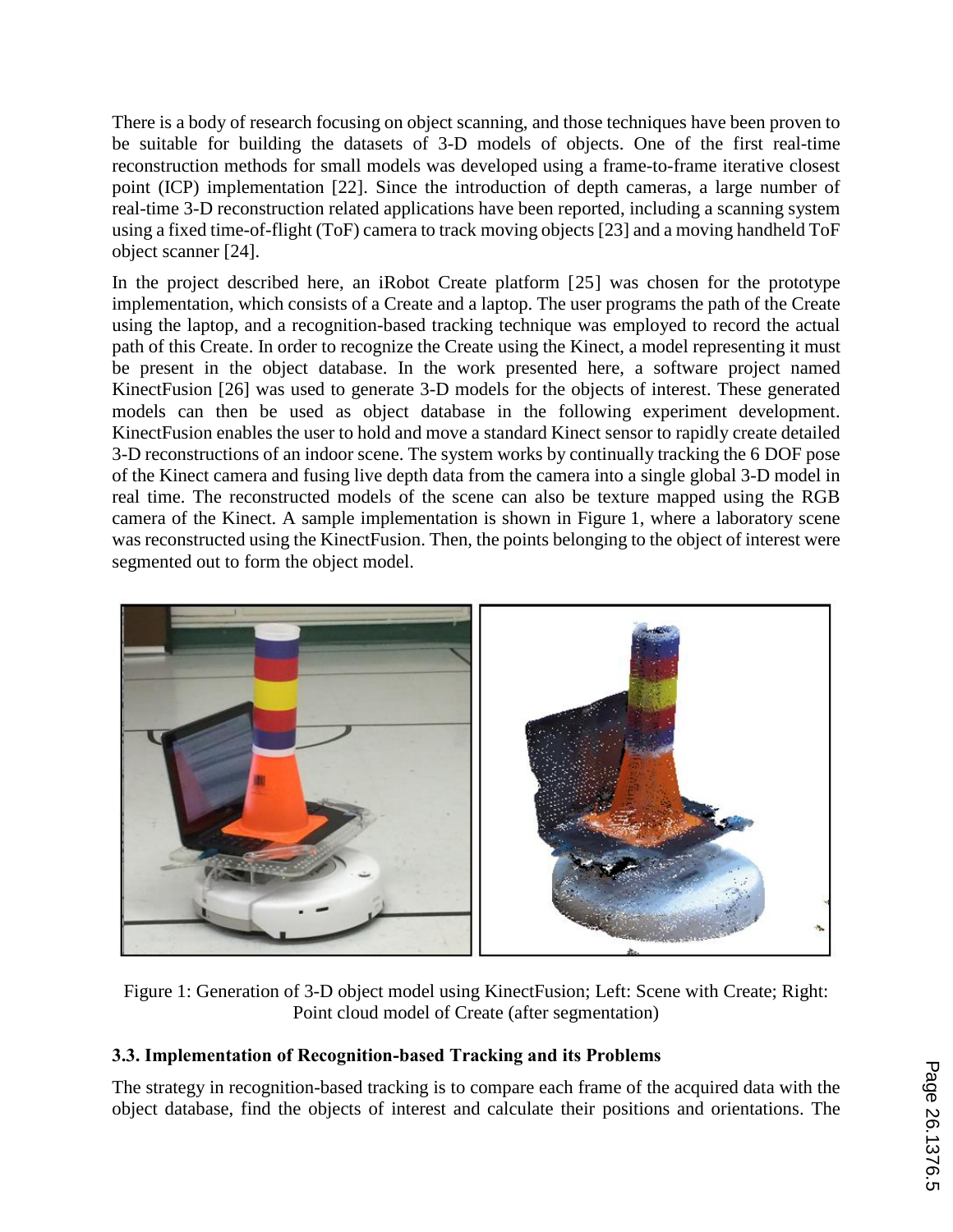localization information of the objects of interest can be acquired by aggregating the calculation results.

Common approaches for object recognition consist of three main stages, namely extracting keypoints, generating appropriate feature descriptors from them and subsequently comparing the keypoint descriptors from the scene and model database for a possible match. Here, the 3-D SIFT keypoint technique [27] was chosen for the implementation. This technique extends the feature descriptors from 2-D images (i.e., x and y) to 3-D spaces (i.e., x, y and z). It starts by extending the scale space using the 3-D Gaussian blur operator G, followed by finding the keypoints at the maxima/minima of the Difference of Gaussian (DoG). The DoG image  $D(x, y, z, \sigma)$  is defined as:

$$
D(x, y, z, k_i \sigma) = L(x, y, z, k_i \sigma) - L(x, y, z, k_{i-1} \sigma)
$$
  
\n
$$
L(x, y, z, k_i \sigma) = G(x, y, z, k_i \sigma) * I(x, y, z)
$$
  
\n
$$
G(x, y, z, k_i \sigma) = \frac{1}{(\sqrt{2\pi}k_i \sigma)^3} e^{-(x^2 + y^2 + z^2)/2(k_i \sigma)^2}
$$

Here,  $G(x, y, z, \sigma)$  is the Gaussian blur operator,  $\sigma$  is the standard deviation of the Gaussian distribution of the points' grayscale values,  $I(x, y, z)$  is the grayscale value of the original input image, and  $k_i$  and  $k_j$  are scalar numbers used to define the scale of the Gaussian blur.

The next few steps include finding keypoints, eliminating bad keypoints (i.e., false keypoints induced by image noise or computational errors) and calculating the gradient direction and magnitude in the proximity of the keypoints. In the final step, the descriptors are created, which typically consist of 64 histograms aligned in a 4×4×4 grid, each with 8 azimuth directions and 4 elevation directions, thus resulting in a feature vector containing 2,048 elements for each keypoint. These resulting vectors are known as SIFT keys, and they are used for a nearest-neighbors search aimed at identifying possible matches within the source and target images.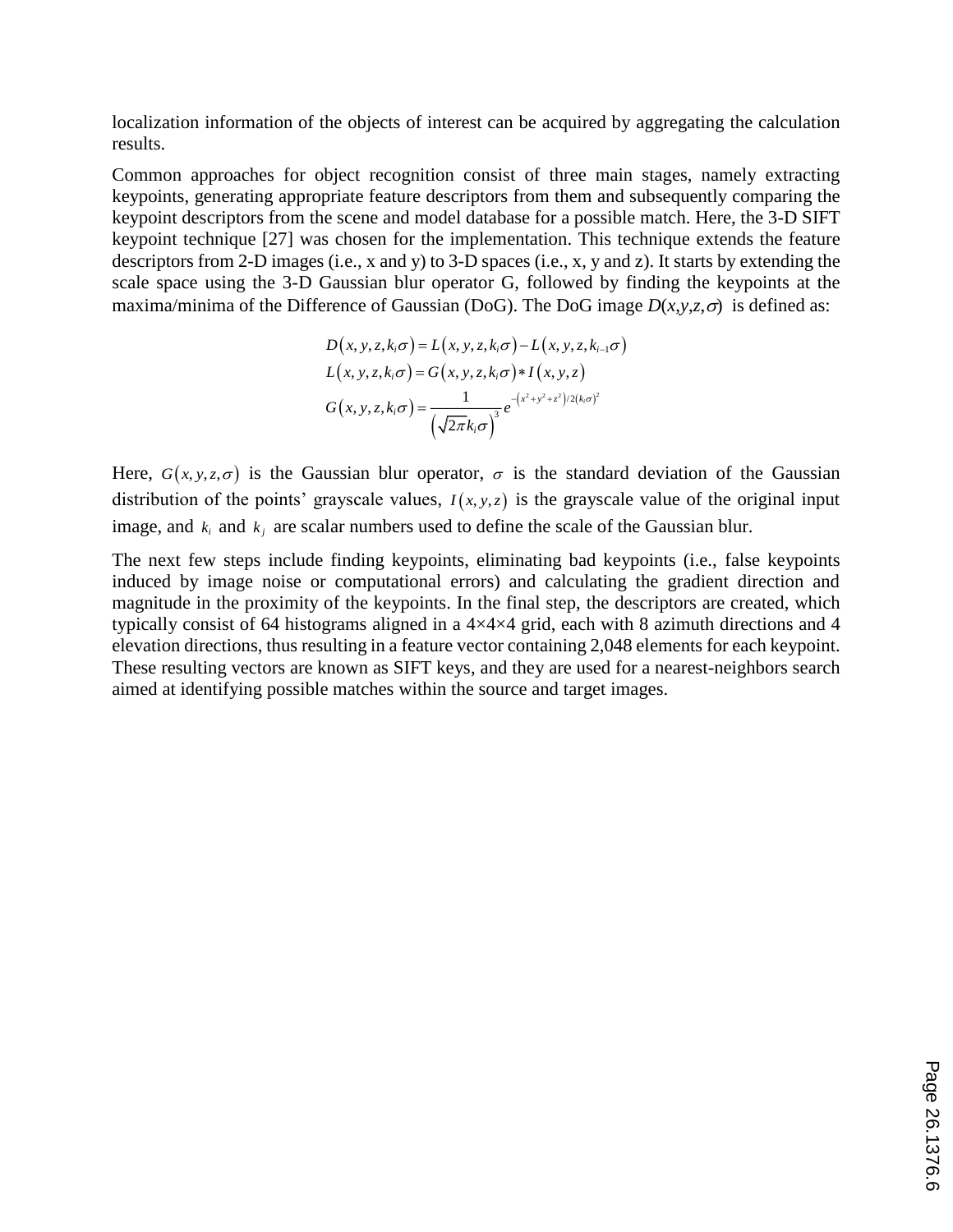

Figure 2: 3-D SIFT keypoints; Left: Create model generated by KinectFusion; Right: Create model segmented from raw data

Keypoint extraction is performed in both the model that is created by KinectFusion and the point cloud sequence captured by the Kinect. The calculated keypoints are used for generating keypoint descriptors and then tracking the motion of the Create by finding a possible match between the models in the database and the point cloud sequence. The result of the keypoint extraction is shown in Figure 2, where the red dots represent extracted feature keypoints. The overall result of using this frame-by-frame object recognition based tracking method is not ideal, whereby most of the errors are caused in the first stage of the object recognition, i.e. during the keypoint extraction. The factors that cause recognition failures can be categorized into two groups, namely keypoint extraction errors from the data recorded by the Kinect and keypoint extraction errors from the object database that was created using the KinectFusion. The first category of recognition failures is caused by the imperfection of the raw data obtained from the Kinect. Among the limitations that the Kinect inherits from it being a structured light scanner, several have a direct impact on the quality of the raw data. For example, the Kinect's strong dependency on the surface properties and the shadowing problem [28] can both cause occlusions in the raw data [29]. Also, the low accuracy and high error rate in the Kinect's depth data are caused by the round-off errors from the computations associated with the infrared sensor [30]. The second category of recognition failures arises when building the object database using the KinectFusion. One of the main problems is that KinectFusion uses the ICP algorithm [31] to track the position of the camera. The ICP algorithm assumes that the camera pose changes very slightly between two frames and that the scene is sufficiently feature-rich. Both a lack of distinguishable features and sudden movement of the handheld Kinect can cause reconstruction errors in the final database of object models.

It is believed that the tracking results can be improved using the following three approaches: by building a more accurate database, by finding more suitable recognition algorithms [30] and by preprocessing the Kinect's raw data to improve their accuracy. However, certain drawbacks of this recognition-based tracking technique still remain, namely the requirement that the database must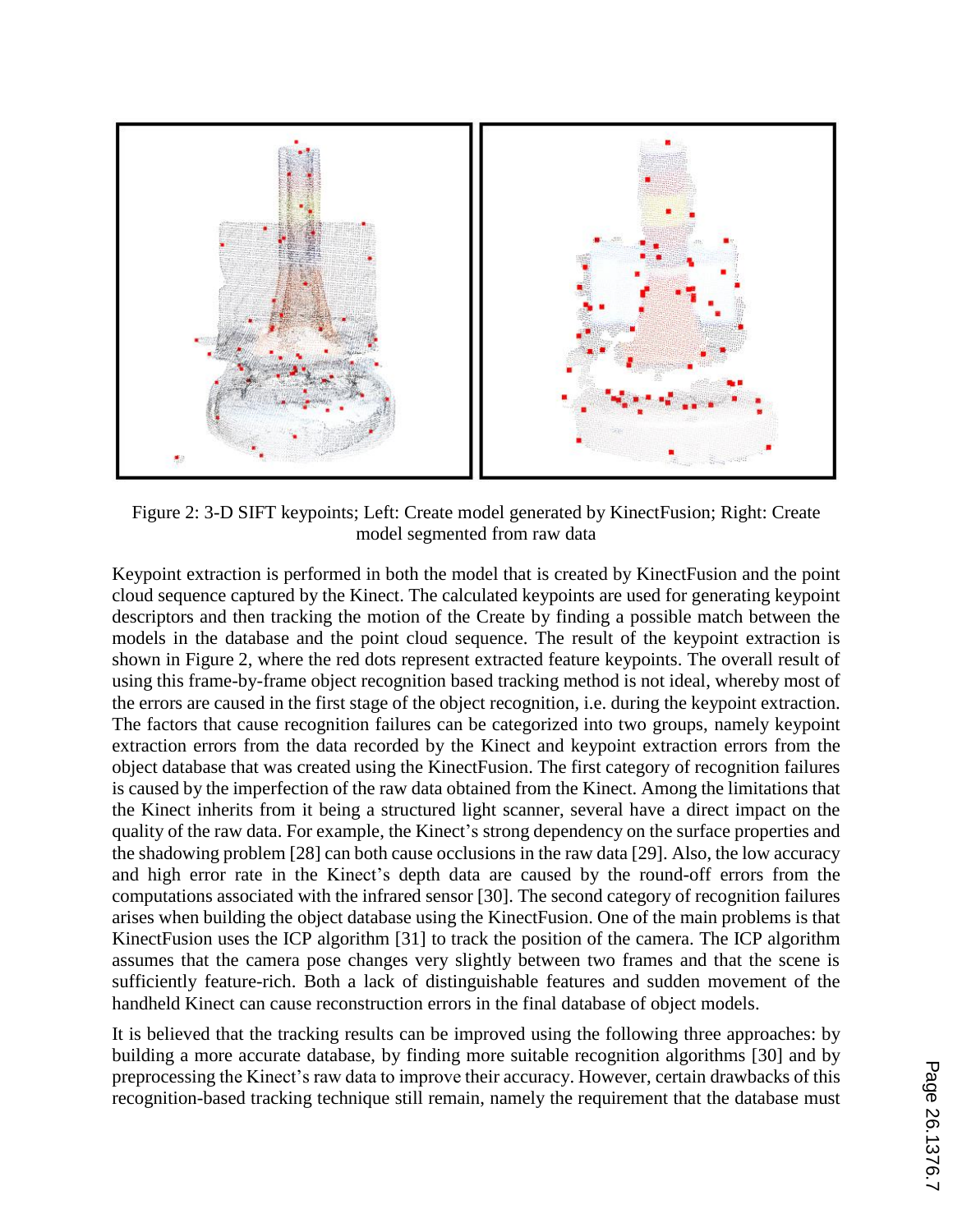be large enough to cover all possible objects to be tracked and the fact that it is difficult for inexperienced users to generate such a database. Therefore, a system that is capable of creating and updating the database automatically and that can also track the movement of objects of interest is desired.

### **4. Simultaneous Tracking and Reconstruction of Objects**

#### **4.1. Background on Simultaneous Tracking and Reconstruction**

Simultaneous localization and mapping (SLAM) is a technique that uses digital devices to construct a map of an unknown physical environment or to update a map within a known environment, while simultaneously keeping track of the device's location in the environment [32,33]. The SLAM technique consists of the following steps:

- 1. Landmark extraction: extract from the environment features that can easily be re-observed and distinguished;
- 2. Data association: match observed landmarks from different scans with each other;
- 3. State estimation: estimate the position of the device from odometry data and landmark matching;
- 4. State update: update the estimated state from re-observing landmarks;
- 5. Landmark update: add new information to the current map.

Inspired by the SLAM scheme, a simultaneous object tracking and reconstruction technique is proposed here. This technique can be used either to track the movement of unknown objects while generating their models or to track objects known a priori while updating their models. The system works by first analyzing the raw data recorded by the Kinect and segmenting out the potentially moving objects. Then, the segmented point cloud is compared with models in the database. If the database contains models of the objects, the position of the objects is estimated and the model is updated if necessary. Otherwise, the segmented point clouds from different scans are compared, the movements of the objects between those scans are estimated, and the model is generated and stored in the database.

Various methods, including the 3-D SIFT technique mentioned above, can be used either to estimate the position of the target objects using models from the database or to estimate the movement between segmented point clouds from different scans. Here, the ICP algorithm was implemented, which works by minimizing the difference between two clouds of points [34]. The algorithm involves the following steps:

- 1. For each point in the source point cloud, find its closest point in the reference point cloud as a match;
- 2. Estimate the combination of rotation and translation (i.e. the transformation matrix) using a mean squared error cost function that best aligns those matched points;
- 3. Transform the source points using the obtained transformation matrix.

# **4.2. Prototype Implementation of STAR with Kinect and its Problems**

An educational robotics laboratory was selected to validate the STAR approach proposed here. The Kinect was chosen as sensor to build an educational laboratory where the motion of an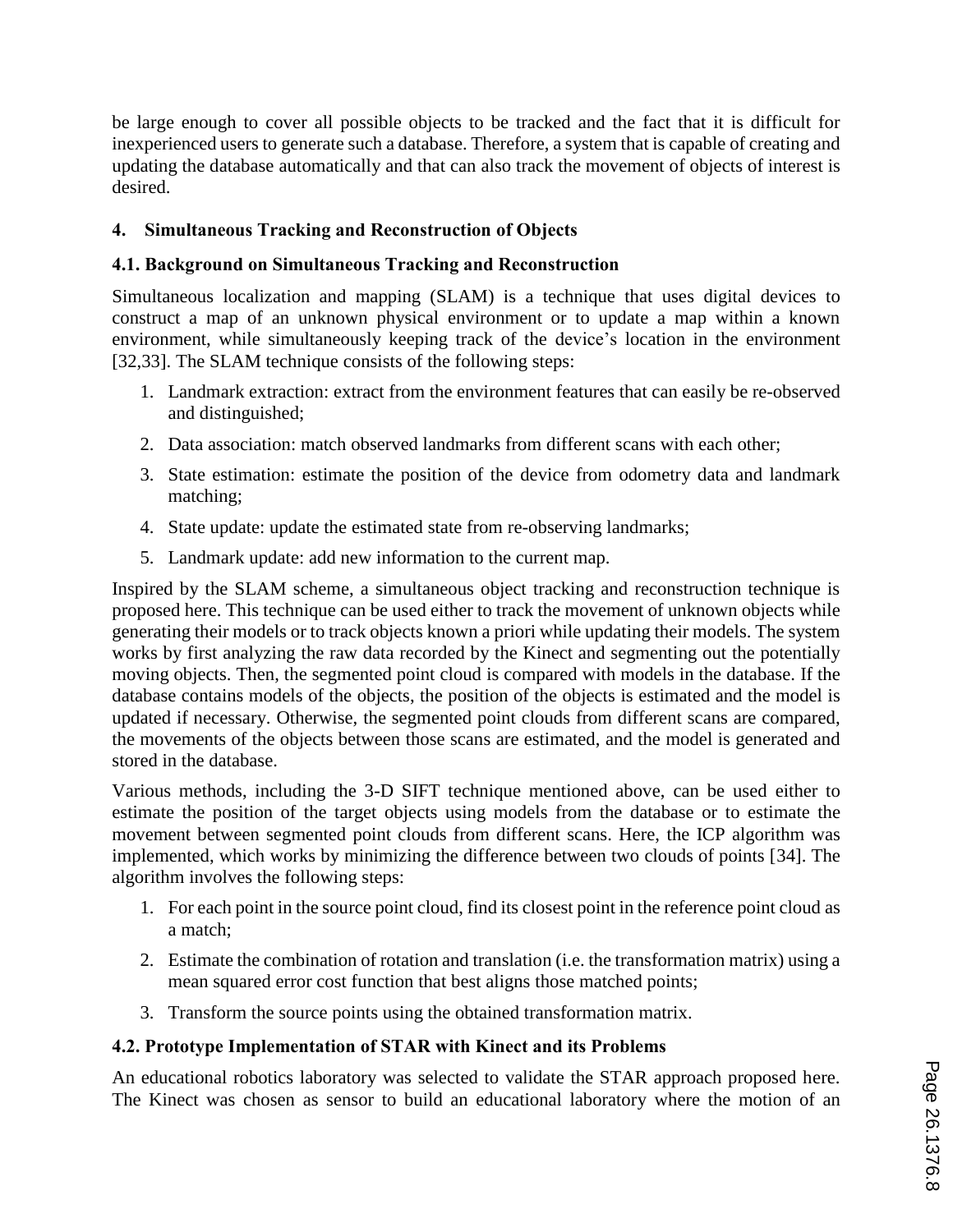unknown object of interest is tracked and simultaneously its model is generated. Starting with the Kinect's raw data, NaN value filtering [11], motion detection and local region segmentation are applied [35]. Only the point cloud that potentially contains the moving objects is segmented out and used as input for the simultaneous object tracking and reconstruction process. First, object recognition between the first frame of the point cloud and the model dataset is performed. If a match is found, the model from the dataset is chosen as the object representation for further tracking and potential target of model updating. Otherwise, the first frame is chosen as model representation and used for further tracking and model updating, after which the final model is stored in the model dataset as a newly discovered object. The pseudo code of the STAR algorithm is shown in Listing 1.

#### Listing 1: STAR algorithm

|    | 1: for each segmented point cloud $P_i$ do                                             |
|----|----------------------------------------------------------------------------------------|
| 2: | Calculate rigid body transformation between $P_i$ and object model $M_{i-1}$ using ICP |
| 3: | Transform $P_i$ into global coordinates to align with $M_{i-1}$                        |
| 4: | Update voxel grid representation of object $V_{i-1}$ by                                |
| 5: | Update grid point count                                                                |
| 6: | Filter color noise and update color information                                        |
| 7: | Generate object model $M_i$ from voxel grid $V_i$                                      |

There are two approaches to performing object tracking using the ICP technique. In the first approach, each point cloud frame is compared with its preceding frame, the relative rigid body transformation is computed, and the final moving path is acquired. The benefit of using this approach is that the object motion between two consecutive frames is usually small, which makes the ICP algorithm converge in a very short time. However, some small errors (e.g., computation truncation, extensive error from certain frames and the ICP resulting in a local minimum) are accumulated, thus causing all subsequent computations to be corrupted. ICP tracking methods are undesirable for tracking objects through a long time period, unless some intermediate calibration stages are introduced into the process. The second approach for object tracking is to compare each frame with the updated object model and calculate the relative rigid body transformation, which can be used as the final moving path directly. This method is inherently more robust than the first method. However, the motion between a particular frame and the updated model is larger compared to the first method, which makes this approach more computationally costly. Though unlikely to happen, large motions cause the ICP to converge to a local minimum, thus yielding false results. In the application presented here, the second approach for object tracking was chosen. For each frame of the point cloud that potentially contains the object of interest, the previously updated object model is used to calculate the ICP convergence. The transformation matrix calculated by the ICP algorithm is recorded as tracking result and the current frame point cloud is then used to update the object model.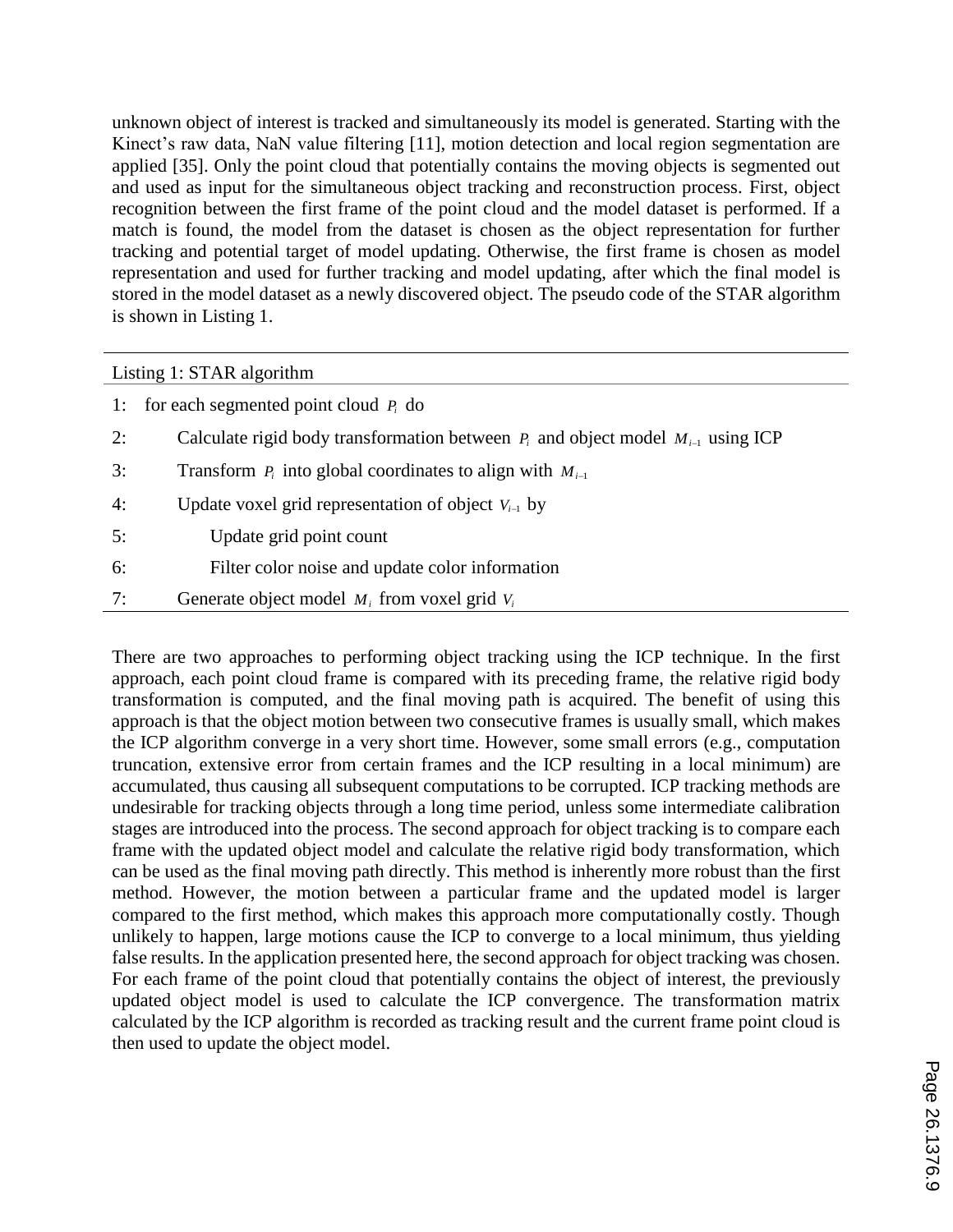Figure 3 depicts the overall tracking result, where the Create was controlled to move on a circular path. The left figure represents the Create's circular path that was preset by the user, and the right figure depicts the path that was calculated using the STAR technique discussed above.



Figure 3: Tracking result of Create; Left: preset circular path; Right: path calculated by STAR algorithm

Once the position and orientation of the target object have been determined, the segmented point cloud is transformed into the global coordinate system (here chosen as the coordinate system of the first frame) using the acquired transformation matrix. The model that represents the target object is then updated using the latest frame of the point cloud, which involves three stages of calculation. First, the voxel grid representation of the model is updated. Here, the global vertices are integrated into voxels using a Truncated Signed Distance Function [36]. Second, each discrete 3-D grid location is converted into a vertex in the global coordinate system, which generates the point cloud that represents the updated object model. Finally, the color information is retrieved and added to the point cloud. The result of the updated point cloud model is depicted in Figure 4. Here, the recognition-based tracking was accomplished without generating the model of the Create a priori. Instead, the model was generated from the first two frames of the point cloud sequence and then updated using the following frames. After the ICP calculation of each frame of the point cloud, the positions and orientations of the Create are recorded as tracking result. At the end of this experiment, the model of the Create was stored in the model database for future usage.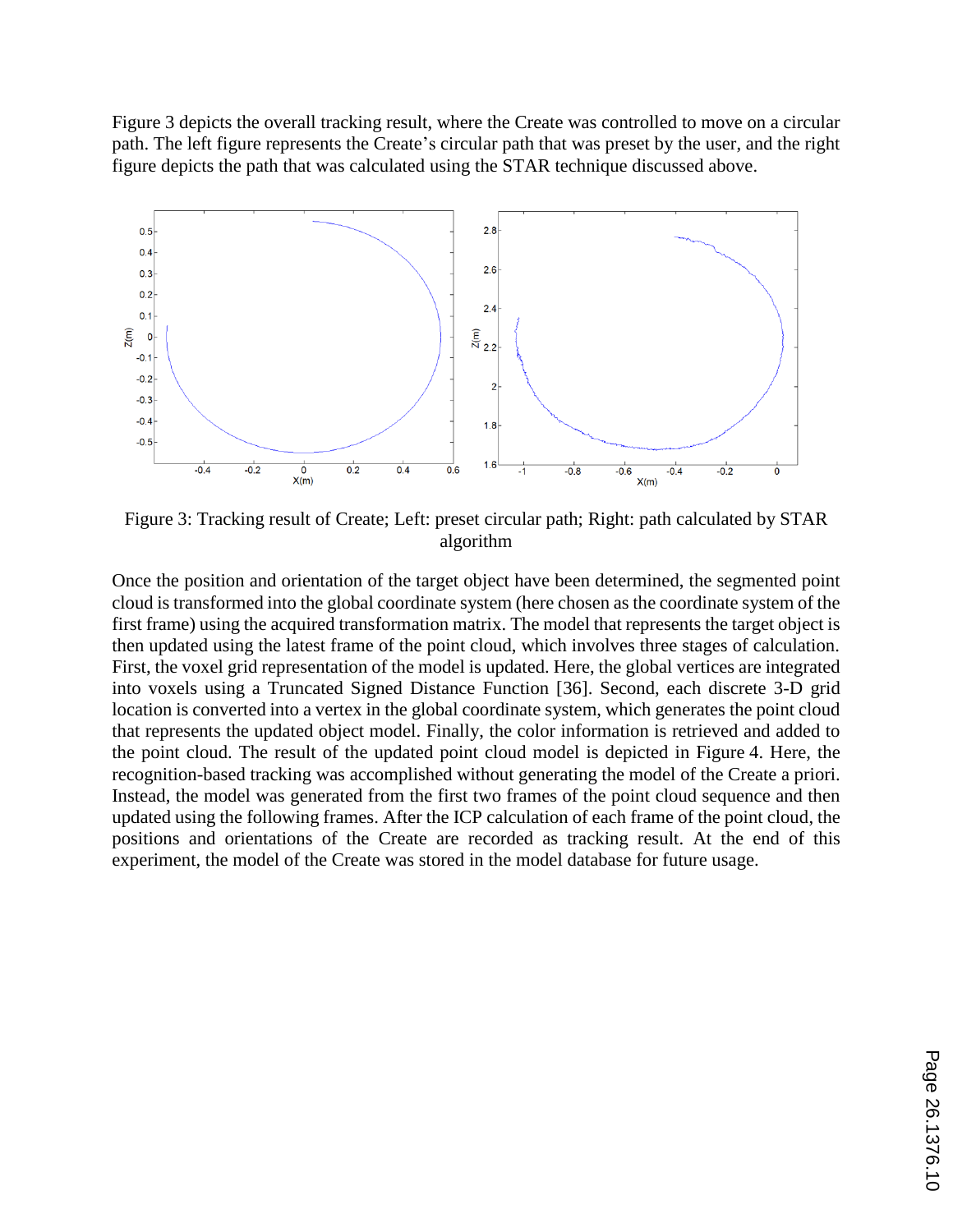

Figure 4: Updated object model using STAR technique

# **4.3. Benefits of Using STAR in Educational Applications**

In order to implement robot tracking using the localization techniques mentioned above (dead reckoning inertial navigation and ranging), significant modifications (in most cases on both the robots and in the laboratory environment) are required. These changes add to the cost of constructing the laboratory. The complexity of the hardware setup is also owed to the fact that these platforms require experienced and well trained users to be operated and maintained. However, vision-based methods can make the hardware system simpler and easier to operate for inexperienced users.

Since most vision-based methods require marks to be added on the robots for tracking, using recognition-based methods can further reduce the complexity of the hardware setup. However, a comprehensive and high quality object model database needs to be built beforehand, which can be difficult and time consuming for the developers. Among those recognition-based tracking methods, using the STAR technique proposed here, the developed educational system only requires a straightforward setup (the user only needs to place the Kinect in a suitable position to cover the motion of the objects). This system does not require the user to prepare the model dataset, thus minimizing the preparation workload of the laboratory instructor.

In conjunction with suitable image processing algorithms, the Kinect has the potential for becoming a versatile 3-D range sensor with numerous options for educational and industrial usage. Taking educational laboratories as an example, the Kinect will be able to meet some fundamental requirements, such as a short time for learning the use of the system, ease of operation, the ability to add resources as the students' knowledge grows and robustness to prevent certain kinds of errors [37]. Furthermore, the ability to track the position, velocity, acceleration and even deformation of multiple moving objects in three-dimensional space would make the Kinect superior to most of the existing data acquisition systems currently used in educational laboratories.

### **5. Conclusions and Future Research**

In this paper, the usage of the Kinect as alternative 3-D scanner in educational robotics laboratories was proposed. The state of the art in robot localization was studied. The benefits and limitations of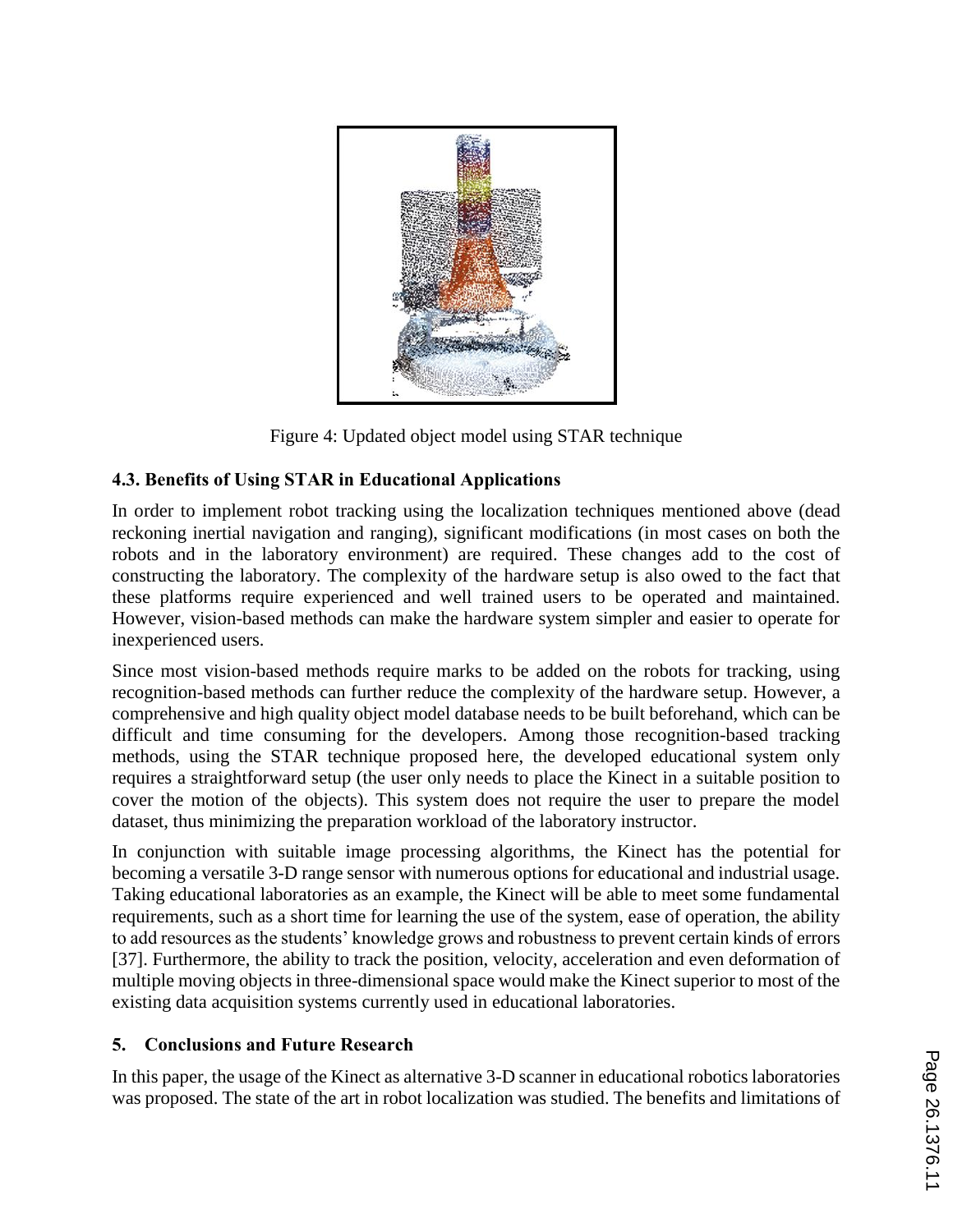using vision-based methods in robot localization were discussed. The traditional object recognition based tracking method was implemented and its advantages and disadvantages were explored. A novel simultaneous object tracking and reconstruction technique that is based on the SLAM and ICP algorithms was developed and implemented, and its advantages compared to traditional recognition based tracking methods were presented.

The next stages of research should focus on three issues. First, a more suitable ICP implementation aimed at minimizing the tracking error should be explored. Second, a better voxel grid method that improves the quality of the resulting object models should be developed. Third and finally, prototype applications should be chosen and implemented to prove the validity and impact of this work.

#### **6. References**

- [1] Rusk, N., Resnick, M., Berg, R. & Pezalla-Granlund, M., 2008, "New Pathways into Robotics: Strategies for Broadening Participation," *Journal of Science Education and Technology*, 17(1) 59-69.
- [2] Benitti, F. B. V., 2012, "Exploring the Educational Potential of Robotics in Schools: A Systematic Review," *Computers & Education*, 58(3) 978-988.
- [3] Mitnik, R., Nussbaum, M. & Soto, A., 2008, "An Autonomous Educational Mobile Robot Mediator," *Autonomous Robots*, 25(4) 367-382.
- [4] Williams, D. C., Ma, Y., Prejean, L., Ford, M. J. & Lai, G., 2007, "Acquisition of Physics Content Knowledge and Scientific Inquiry Skills in a Robotics Summer Camp," *Journal of Research on Technology in Education*, 40(2) 201-216.
- [5] Borenstein, J. & Feng, L., 1994, "UMBmark: A Method for Measuring, Comparing, and Correcting Dead-reckoning Errors in Mobile Robots," *Technical Report UM-MEAM-94-22*, The University of Michigan.
- [6] Goshen-Meskin, D. & Bar-Itzhack, I. Y., 1992, "Unified Approach to Inertial Navigation System Error Modeling," *Journal of Guidance, Control, and Dynamics*, 15(3) 648-653.
- [7] Borenstein, J., Feng, L. & Everett, H. R., 1996, "Navigating Mobile Robots: Systems and Techniques," AK Peters, Ltd.
- [8] Nistér, D., Naroditsky, O. & Bergen, J., 2006, "Visual Odometry for Ground Vehicle Applications," *Journal of Field Robotics*, 23(1) 3-20.
- [9] DeSouza, G. N. & Kak, A. C., 2002, "Vision for mobile robot navigation: A survey," *IEEE Transactions on Pattern Analysis and Machine Intelligence*, 24(2) 237-267.
- [10]Zhang, M., Zhang, Z., Esche, S. K. & Chassapis, C., 2013, "Universal Range Data Acquisition for Educational Laboratories Using Microsoft Kinect*," Proceedings of the 2013 ASEE Annual Conference & Exposition*, Atlanta, Georgia, USA, June 23-26.
- [11]Zhang, M., Zhang, Z., Aziz, E.-S., Esche, S. K. & Chassapis, C., 2013, "Kinect-Based Universal Range Sensor for Laboratory Experiments," *Proceedings of the ASME International Mechanical Engineering Conference & Exposition IMECE'13*, November 13-21.
- [12]Shin, J., Kim, S., Kang, S., Lee, S. W., Paik, J., Abidi, B. & Abidi, M., 2005, "Optical Flow-Based Real-Time Object Tracking Using Non-Prior Training Active Feature Model," *Real-Time Imaging*, 11(3) 204-218.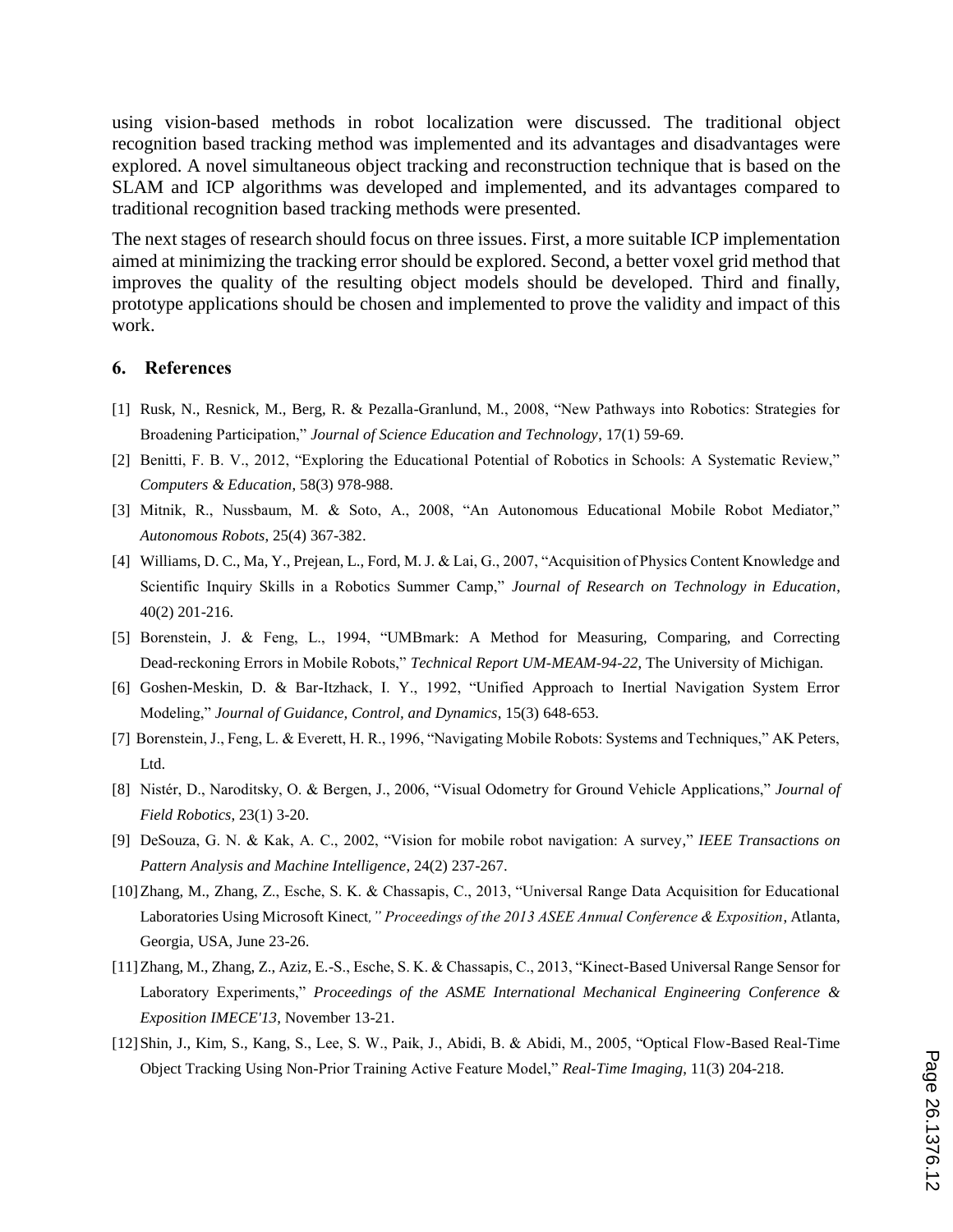- [13]Foresti, G. L., 1999, "Object Recognition and Tracking for Remote Video Surveillance," *IEEE Transactions on Circuits and Systems for Video Technology*, 9(7) 1045-1062.
- [14]Baker, S., Scharstein, D., Lewis, J. P., Roth, S., Black, M. J. & Szeliski, R., 2011, "A Database and Evaluation Methodology for Optical Flow," *International Journal of Computer Vision*, 92(1) 1-31.
- [15]Se, S., Lowe, D. & Little, J., 2002, "Mobile Robot Localization and Mapping with Uncertainty Using Scale-Invariant Visual Landmarks," *The international Journal of Robotics Research*, 21(8) 735-758.
- [16]Levoy, M., Pulli, K., Curless, B., Rusinkiewicz, S., Koller, D., Pereira, L., Ginzton, M., Anderson, S., Davis, J., Ginsberg, J., Shade, J. & Fulk, D., 2000, "The Digital Michelangelo Project: 3D Scanning of Large Statues," *Proceedings of the 27th Annual Conference on Computer Graphics and Interactive Techniques*, pp. 131-144, ACM Press/Addison-Wesley Publishing Co.
- [17]Merrell, P., Akbarzadeh, A., Wang, L., Mordohai, P., Frahm, J. M., Yang, R., Nister, D. & Pollefeys, M., 2007, "Real-time Visibility-based Fusion of Depth Maps," *Proceedings of IEEE 11th International Conference on Computer Vision*, pp. 1-8.
- [18]Frahm, J. M., Fite-Georgel, P., Gallup, D., Johnson, T., Raguram, R., Wu, C., Jen, Y. H., Dunn, E., Clipp, B., Lazebnik, S. & Pollefeys, M., 2010, "Building Rome on a Cloudless Day," *Proceedings of Computer Vision – ECCV 2010*, pp. 368-381, Springer Berlin Heidelberg.
- [19]Kazhdan, M., Bolitho, M. & Hoppe, H., 2006, "Poisson Surface Reconstruction," *Proceedings of the Fourth Eurographics Symposium on Geometry Processing*.
- [20]Zhang, Z., Zhang, M., Chang, Y., Aziz, E.-S., Esche, S. K. & Chassapis, C., 2013, "Real-Time 3D Model Reconstruction Using Kinect for a Game-Based Virtual Laboratory," *Proceedings of the ASME International Mechanical Engineering Conference & Exposition IMECE'13*, November 13-21.
- [21]Zhang, Z., Zhang, M., Chang, Y., Esche, S. K. & Chassapis, C., 2014, "An Efficient Method for Creating Virtual Spaces for Virtual Reality," *Proceedings of the ASME International Mechanical Engineering Conference & Exposition IMECE'14*, November 14-20.
- [22]Rusinkiewicz, S., Hall-Holt, O. & Levoy, M., 2002, "Real-time 3D Model Acquisition," *ACM Transactions on Graphics*, 21(3) 438-446.
- [23]Weise, T., Wismer, T., Leibe, B. & Van Gool, L., 2009, "In-hand Scanning with Online Loop Closure," *Proceedings of 12th IEEE International Conference on Computer Vision Workshops*, pp. 1630-1637.
- [24]Cui, Y., Schuon, S., Chan, D., Thrun, S. & Theobalt, C., 2010, "3D Shape Scanning with a Time-of-flight Camera," *Proceedings of 2010 IEEE Conference on Computer Vision and Pattern Recognition*, pp. 1173-1180.
- [25]http://www.irobot.com/About-iRobot/STEM/Create-2.aspx, accessed in March, 2015.
- [26]Newcombe, R. A., Davison, A. J., Izadi, S., Kohli, P., Hilliges, O., Shotton, J., Molyneaux D., Hodges, S., Kim, D. & Fitzgibbon, A., 2011, "KinectFusion: Real-time Dense Surface Mapping and Tracking," *Proceedings of 10th IEEE International Symposium on Mixed and Augmented Reality*, pp. 127-136.
- [27]Allaire, S., Kim, J. J., Breen, S. L., Jaffray, D. A. & Pekar, V., 2008, "Full Orientation Invariance and Improved Feature Selectivity of 3D SIFT with Application to Medical Image Analysis," *IEEE Computer Society Conference on Computer Vision and Pattern Recognition Workshops*, June 23-28, 2008, pp. 1-8.